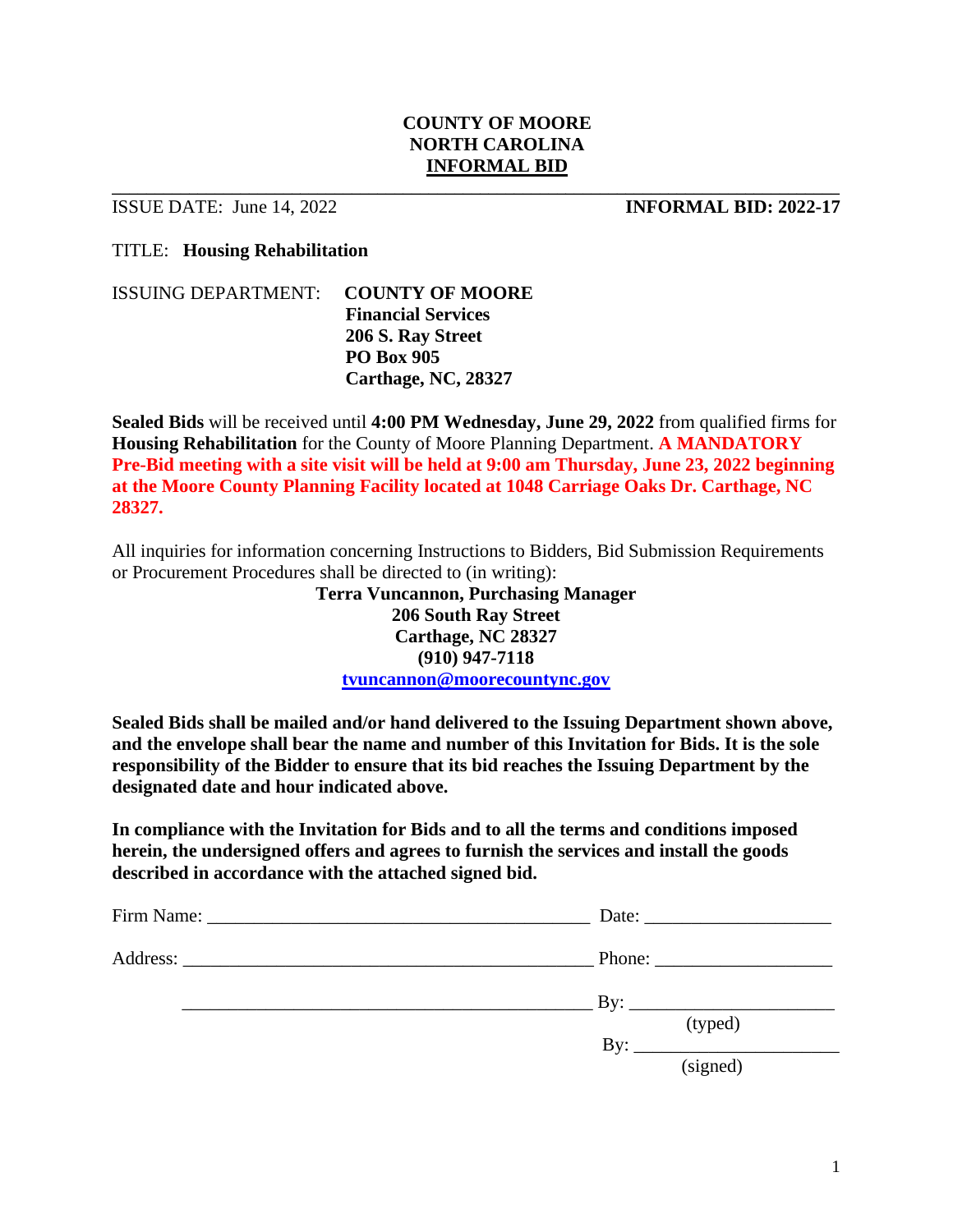# **TABLE OF CONTENTS**

| <b>INSTRUCTIONS TO BIDDERS</b>          | Page 3 |
|-----------------------------------------|--------|
| BACKGROUND/SPECIFICATIONS/SCOPE OF WORK | Page 6 |
| NON-COLLUSION AFFIDAVIT                 | Page 7 |
| E-VERIFY AFFIDAVIT                      | Page 8 |
| <b>CONTRACTOR APPLICATION</b>           | Page 9 |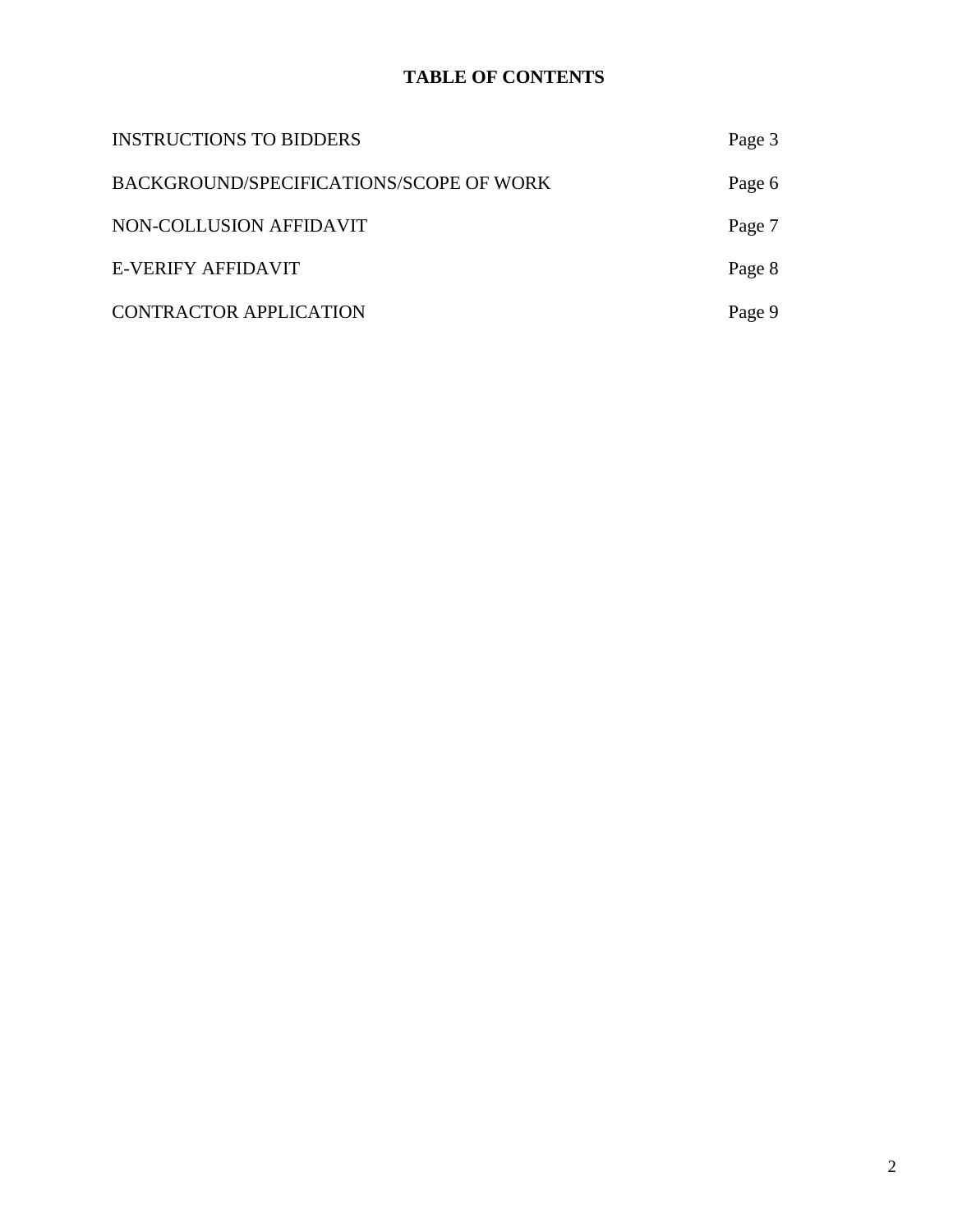### **INSTRUCTIONS TO BIDDERS**

- 1. **Sealed Bid shall be submitted to the Issuing Department and include the enclosed Bid Form.** In order for a bid to be considered, it shall be based on the terms, conditions and specifications contained herein and shall be a complete response to this Informal Bid. The County reserves the right to make an award in whole, or in part, and to reject any and/or all bids, and to waive any informality in proposals unless otherwise specified by the Proposer. The Proposer shall sign the bid correctly and bids may be rejected if they show omissions, alterations of form, additions not called for, conditional proposals or any irregularities of any kind.
- 2. All labor costs, direct and indirect, shall have been determined and included in the proposal. The cost and availability of all equipment, materials, and supplies associated with performing the services described herein shall have been determined and included in the proposal. Sales tax should be listed separately. All price quotes shall include delivery to the delivery point, installation, and set-up charges, as necessary. Goods shall be set in place ready for owner's use. All goods shall be new and of average quality. No remanufactured, refurbished or used goods will be accepted. Appropriate product information (e.g. brochures, catalog cuts, etc.) shall be included with the proposal.
- 3. After the Informal Bid issue date, all communications between the Issuing Department and prospective Proposers shall be in writing. No oral questions shall be accepted. Any inquiries, requests for interpretation, technical questions, clarifications, or additional information shall be directed to Terra Vuncannon at the address listed on page one if this solicitation or via e-mail to [tvuncannon@moorecountync.gov.](mailto:tvuncannon@moorecountync.gov) All questions concerning this Informal Bid shall reference the section and page number. Questions and responses affecting the scope of goods will be provided to all prospective Bidders by issuance of an Addendum. **A MANDATORY Pre-Bid meeting with a site visit will be held at 9:00 am Thursday, June 23, 2022 beginning at the Moore County Planning Facility located at 1048 Carriage Oaks Dr. Carthage, NC 28327. All written questions shall be received by Terra Vuncannon at [tvuncannon@moorecountync.gov](mailto:tvuncannon@moorecountync.gov) no later than 10:00 am Friday, June 24, 2022. NO EXCEPTIONS. All addendums pertaining to this Informal Bid will be posted to the County website at [www.moorecountync.gov](http://www.moorecountync.gov/) within 24 – 48 business hours after the deadline for questions. It is the bidder's responsibility to check the website for the addendums.**
- 4. The County will not be responsible for any oral instructions. Should a Proposer find discrepancies in, or omissions from the documents, or should be in doubt as to their meaning, s/he should at once notify the Issuing Department in writing, and a written addendum shall be issued. Acknowledgement of any Addendum received during the time of the proposal shall be noted on the Bid Form in the spaces provided. In closing of a contract, any Addendum issued shall become a part thereof. **It is the Proposer's responsibility to assure that all addenda have been reviewed and, if need be, signed and returned.**
- 5. Proposals will be examined promptly after opening and award will be made at the earliest possible date. The prices quoted must be held firm, and no proposals may be withdrawn until **90**  days after proposal opening date. The County reserves the right to conduct any test/inspection it may deem advisable to ensure services/materials/supplies/equipment, as appropriate, conform to specifications.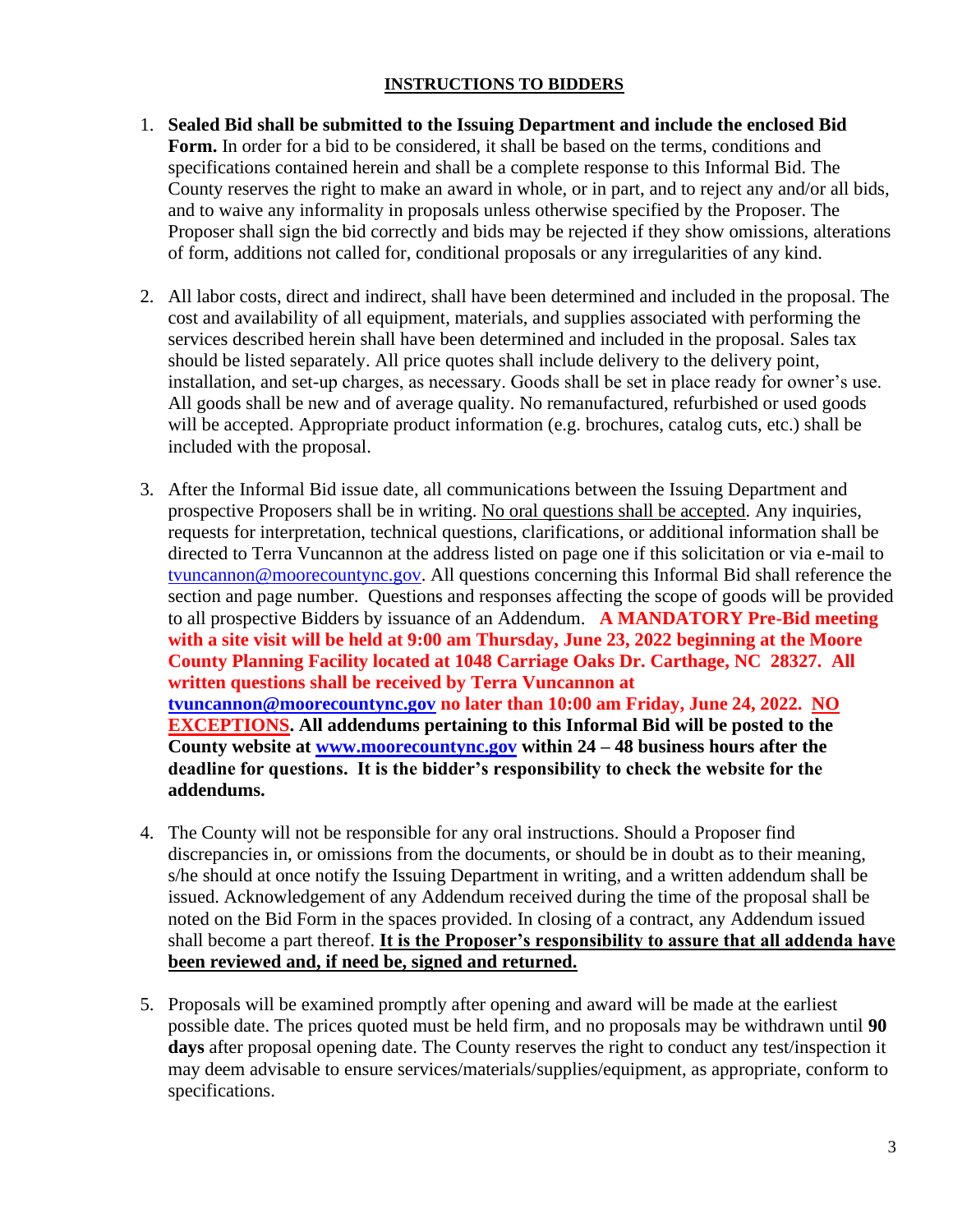- 6. Pursuant to North Carolina General Statutes Section 143-131, "award shall be made to the lowest responsible, responsive bid or bidders, taking into consideration quality, performance and the time specified in the proposals for the performance of the contract."
- 7. The materials/supplies/equipment furnished under any resulting contract shall be covered by the manufacturer's most favorable commercial warranty. Each Proposer shall plainly set forth the warranty for the goods in the proposal. Operations and maintenance manuals for equipment shall also be provided, as appropriate.
- 8. All purchases for goods or services are subject to the availability of funds for this particular purpose.
- 9. The General Statutes of the State of North Carolina, insofar as they apply to purchasing and competitive bidding, are made a part hereof.
- 10. The County of Moore is committed to creating and maintaining an environment free from harassment and other forms of misconduct that fundamentally compromise the working environment of the County. All contractors performing work/services at a County facility shall take all necessary steps to assure that none of its employees engage in harassment or intimidation relating to personal beliefs or characteristics of anyone on the County's premises, including but not limited to, race, religion, age, color, sex, national origin, or disability. Such harassment is unacceptable and will not be condoned in any form at the County of Moore. If such conduct occurs, the contractor will take all necessary steps to stop it and prevent its future occurrence. This policy shall be strictly enforced.
- 11. For all the work being performed under this Contract, the County of Moore has the right to inspect, examine, and make copies of any and all books, accounts, records, and other writing relating to the performance of the work. Audits shall take place at times and locations mutually agreed upon by both parties, although the vendor/contractor must make the materials to be audited available within one (1) week of the request for them.
- 12. Proposers are cautioned that this is an informal bid, not a request for contract, and the County of Moore reserves the right to reject any and/or all proposals. It further reserves the right to waive informalities insofar as it is authorized so to do where it deems it advisable in protection of the best interests of the County.
- 13. Proposals will be tabulated, evaluated and a recommendation presented to an Authorized County Representative for approval and contract execution.
- 14. Any and all exceptions to the Specifications must be stated in writing, giving complete details of what is to be furnished in lieu of requested Specifications.
- 15. The County of Moore reserves the right to cancel and terminate any resulting contract, in whole or in part, without penalty, upon forty-five (45) days' notice to the Vendor(s). Any contract cancellation shall not relieve the Vendor(s) of the obligation to deliver any outstanding services issued prior to the effective date of the cancellation.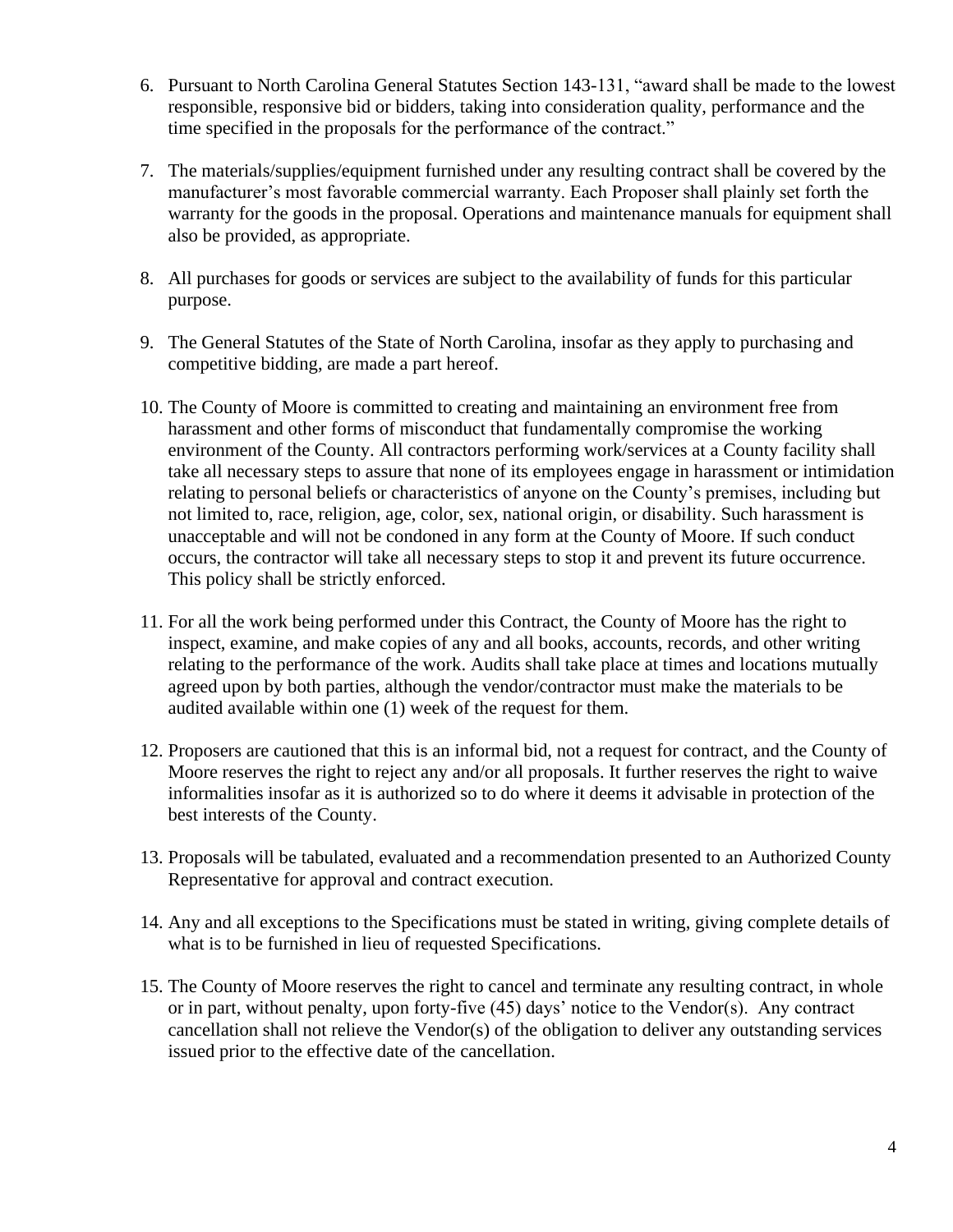- 16. **Proposals in one (1) original and one (1) copy will be received from each Proposer in a sealed envelope or package**. **Please include the following information on the bid envelope: "Informal Bid 2022-17 Housing Rehabilitation".** Each original shall be signed and dated by an official authorized to bind the form. Unsigned proposals will not be considered.
- 17. Upon receipt by Moore County Financial Services, your Proposal is considered a public record except for material which qualifies as "trade secret" information under N.C. Gen. Stat. 66-152 et. seq. After the Proposal opening, your Proposal may be reviewed by the County's evaluation committee, as well as other County staff and members of the general public who submit public records requests. To properly designate material as trade secret under these circumstances, each Proposer must take the following precautions: (a) any trade secrets submitted by a Proposer must be submitted in a separate, sealed envelope marked "Trade Secret — Confidential and Proprietary Information — Do Not Disclose Except for the Purpose of Evaluating this Proposal," and (b) the same trade secret/confidentiality designation must be stamped on each page of the trade secret materials contained in the envelope.

In submitting a Proposal, each Proposer agrees that the County may reveal any trade secret materials contained in such response to all County staff and County officials involved in the selection process, and to any outside consultant or other third parties who serve on the evaluation committee or who are hired by the County to assist in the selection process. Furthermore, each Proposer agrees to indemnify and hold harmless the County and each of its officers, employees, and agents from all costs, damages, and expenses incurred in connection with refusing to disclose any material which the Proposer has designated as a trade secret. Any Proposer that designates its entire Proposal as a trade secret may be disqualified.

18. Proposer shall comply with the North Carolina Workers' Compensation Act and shall provide for the payment of workers' compensation to its employees in the manner and to the extent required by such Act. In addition, the Provider shall maintain, at its expense, the following minimum insurance coverage:

> Comprehensive General Liability coverage of \$1,000,000 per occurrence. Bodily Injury Liability of \$300,000 per occurrence; and Property Damage Liability of \$100,000 per occurrence

- 19. To the maximum extent practical, the County of Moore (the County) promotes a fair, open, and competitive procurement process as required under the North Carolina Housing Finance Agency. The County will conduct a public bid which will allow qualified contractors to provide quotes, bids or proposal for the products or services needed. Every reasonable effort will be made to receive at least three quotes, bids, or proposal.
- 20. The Urgent Repair Program is a state funded program. Contracts funded with state grants or loan funds must be procured in a manner that conforms to all applicable State and/or Local laws, policies, and standards.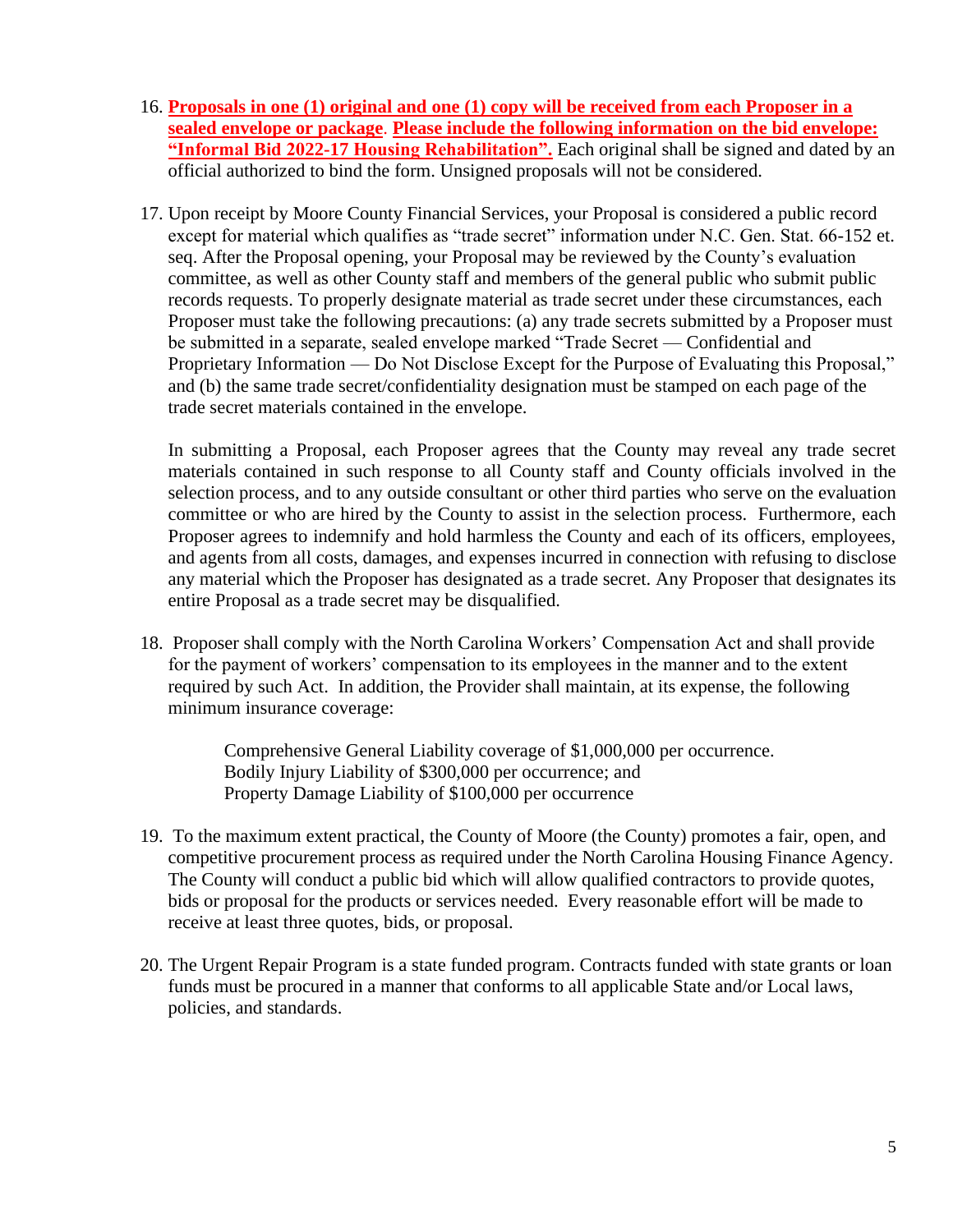# **BACKGROUND**

The County of Moore is seeking sealed bids for the rehabilitation of three (3) substandard housing units for its 2021 Urgent Repair Program, funded by the North Carolina Housing Finance Agency. Bid opening will be public.

# **NOTE: BID OPENING WILL BE HELD AT 4:00 PM WEDNESDAY, JUNE 29TH AT 206 SOUTH RAY STREET, CARTHAGE, NC 28327.**

# **SPECIFICATION AND SCOPE OF WORK**

- 1. Specifications for each home are provided in the itemized work description bid sheet, attached to this bid document. Questions will be addressed at the Mandatory Pre-bid/site visit.
- 2. Bids will be awarded by Moore County. The winning bidder will be required to have a preconstruction meeting with the county & homeowner in order to receive a Notice to Proceed. Construction shall not begin until a contract has been signed and a Notice to Proceed has been issued by the County or their representatives.
- 3. Moore County will use e-mail on a regular basis to share documents or pictures during the housing rehab process. Contractors signing contracts for housing rehab work will need to either have, or acquire, and maintain an active email address.
- 4. All work shall be completed in **60 working days** (unless otherwise noted), after which a \$75 penalty per working day shall be assessed.
- 5. 1-Year Warranty: The contractor is responsible for any warranty work, until it is completed to the satisfaction of the rehab inspector and the homeowner.
- 6. All change orders must be approved by Moore County.
- 7. **Contractors should note the following documents must be completed and included in the bid response to be considered a responsive bid:**
	- ➢ **Itemized work description bid sheet for each home**
	- ➢ **Non-Collusion Affidavit**
	- ➢ **E-Verify Affidavit**
	- ➢ **Vendor must acknowledge all addenda**
	- ➢ **Contractor Application**
	- ➢ **Copy of NC Lead Supervisor RR&P certificate or copies of Lead Safe Trained Worker Certificates**
	- ➢ **Copy of NC Renovation, Repair and Painting Firm Certification – pre 1978 homes**
- 8. Moore County reserves the right to add or delete bid items.
- 9. The awarded contractor will be required to sign the URP Procurement Policy.
- 10. Contractor is required the have the following coverage and provide proof prior to contract execution.
	- a. Comprehensive General Liability coverage of \$1,000,000 per occurrence.
	- b. Bodily Injury Liability of \$300,000 per occurrence; and
	- c. Property Damage Liability of \$100,000 per occurrence
	- d. Certificate of Worker's Compensation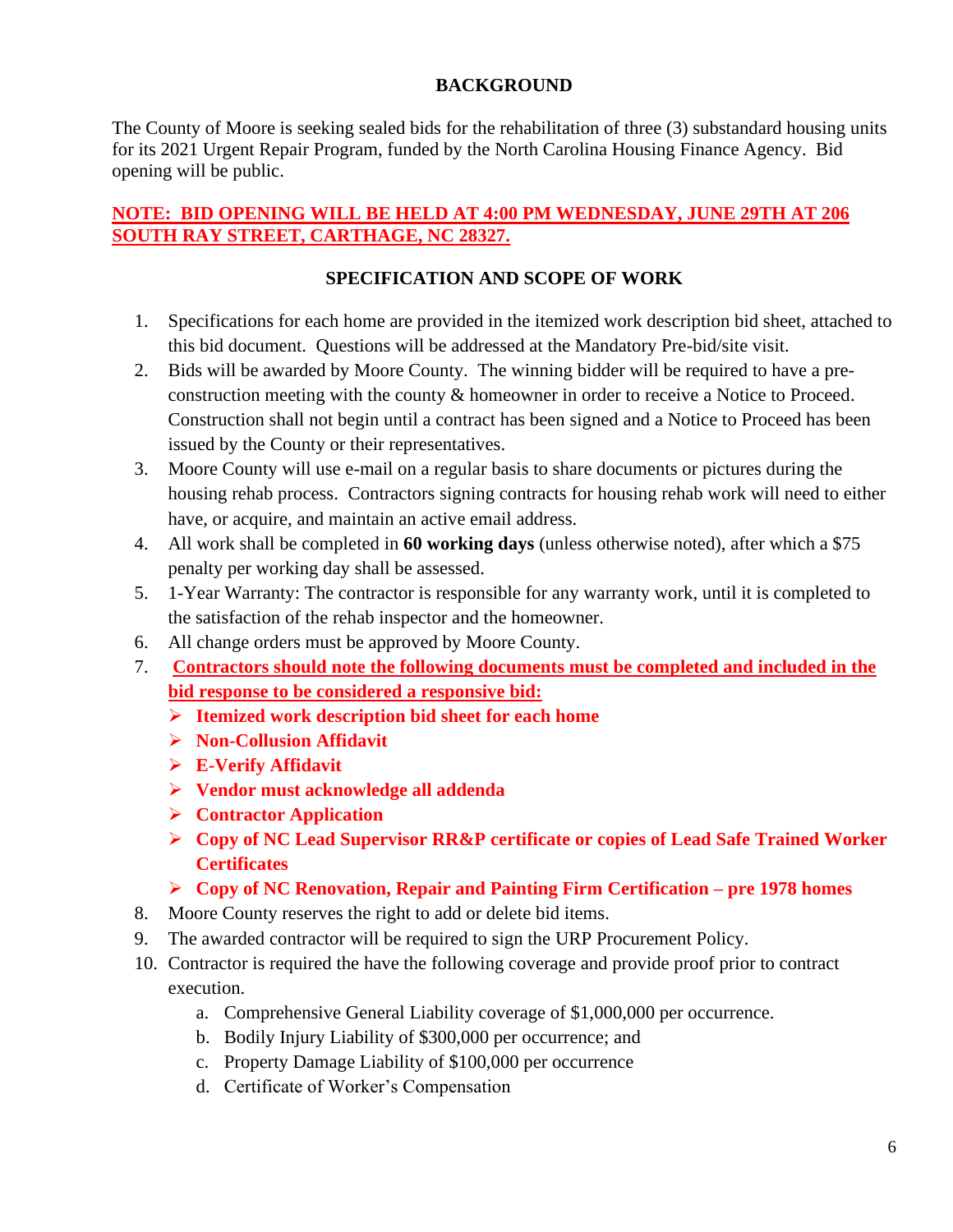# **NON-COLLUSION AFFIDAVIT**

State of North Carolina County of Moore

I help is the set of the sworn, deposes and says that:

He/She is the \_\_\_\_\_\_\_\_\_\_\_\_\_\_\_\_\_\_\_\_\_of \_\_\_\_\_\_\_\_\_\_\_\_\_\_\_\_\_\_\_\_\_\_\_\_\_\_\_\_, the proposer that has submitted the attached proposal;

He/She is fully informed respecting the preparation and contents of the attached proposal and of all pertinent circumstances respecting such proposal;

Such proposal is genuine and is not a collusive or sham proposal;

Neither the said Proposer nor any of its officers, partners, owners, agents, representatives, Employees or parties of interest, including this affiant, has in any way colluded, conspired, connived or agreed, directly or indirectly, with any other Proposer, firm or person to submit a collusive or sham proposal in connections with the contract for which the attached proposal has been submitted or to refrain from bidding in connection with such contract, or has in any manner, directly or indirectly, sought by agreement or collusion or communication or conference with any other Proposer, firm or person to fix the price or prices in the attached proposal or of any other Proposer or to fix overhead, profit or cost element of the proposal price of any other Proposer or to secure through collusion, conspiracy, connivance or unlawful agreement any advantage against the County of Moore or any person interested in the proposed contract; and

The price or prices quoted in the attached bid are fair, proper and are not tainted by any collusion, conspiracy, connivance or unlawful agreement on the part of the Proposer or any of its agents, representatives, owners, employees, or parties in interest, including this affiant.

> \_\_\_\_\_\_\_\_\_\_\_\_\_\_\_\_\_\_\_\_\_\_\_\_\_\_\_\_\_\_\_\_\_\_\_\_ Signature and Title

State of North Carolina County of Subscribed and sworn before me, This \_\_\_\_\_day of \_\_\_\_\_\_\_\_\_\_\_\_\_\_\_\_\_, 2022

Notary Public My commission expires

\_\_\_\_\_\_\_\_\_\_\_\_\_\_\_\_\_\_\_\_\_\_\_\_\_\_\_\_\_\_\_\_\_\_\_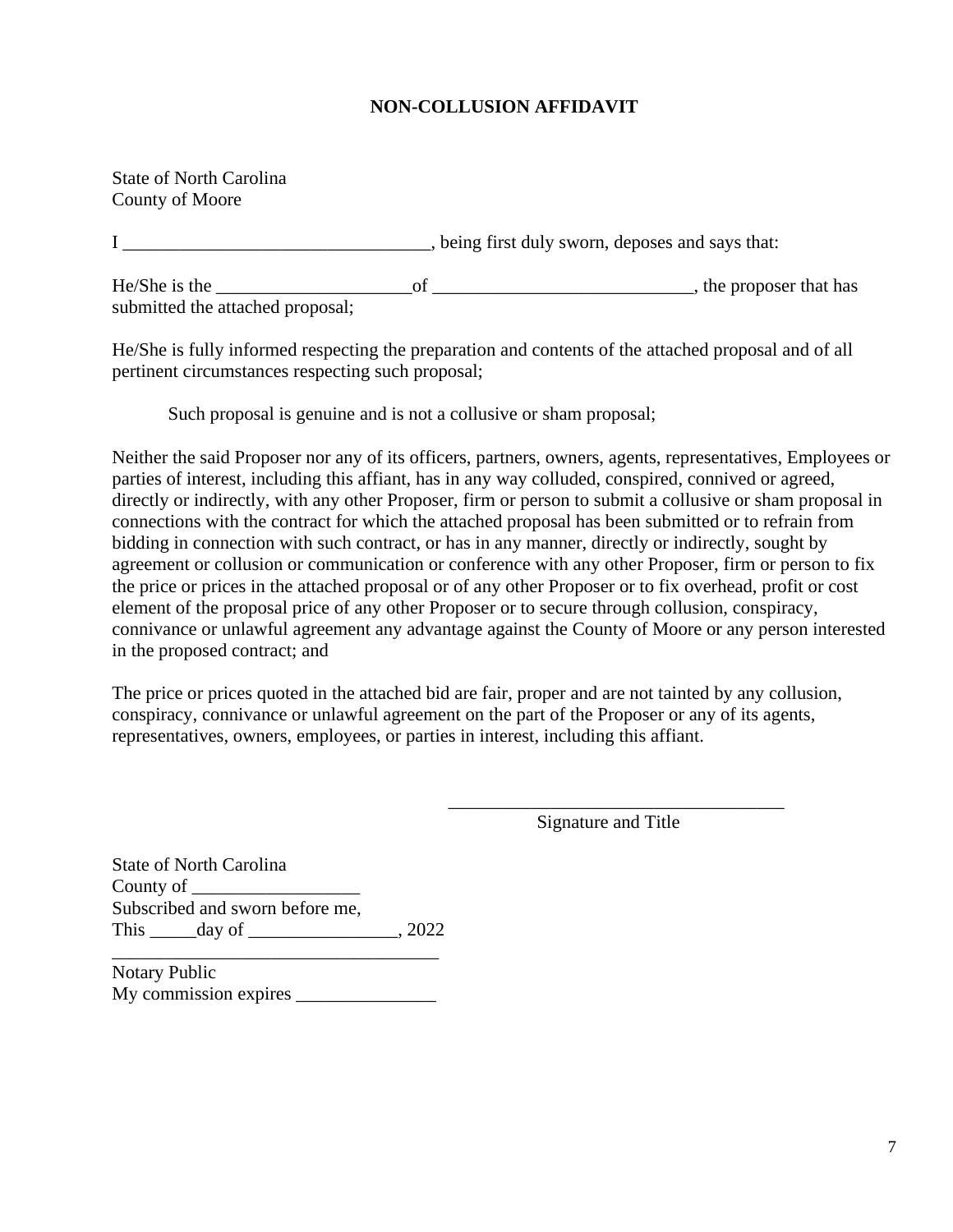### **Moore County E-Verify Affidavit**

STATE OF NORTH CAROLINA

#### AFFIDAVIT

COUNTY OF MOORE

I, \_\_\_\_\_\_\_\_\_\_\_\_\_\_\_\_\_\_\_\_\_\_\_\_\_\_\_\_ (the individual attesting below), being duly authorized by and on behalf of

\_\_\_\_\_\_\_\_\_\_\_\_\_\_\_\_\_\_\_\_\_\_\_\_\_\_\_\_\_\_\_\_ (the entity bidding on project hereinafter "Employer") after first being duly sworn

hereby swears or affirms as follows:

1. Employer understands that E-Verify is the federal E-Verify program operated by the United States Department of Homeland Security and other federal agencies, or any successor or equivalent program used to verify the work authorization of newly hired employees pursuant to federal law in accordance with NCGS §64-25(5).

2. Employer understands that **Employers Must Use E-Verify**. Each employer, after hiring an employee to work in the United States, shall verify the work authorization of the employee through E-Verify in accordance with NCGS§64-26(a).

3. Employer is a person, business entity, or other organization that transacts business in this State and that employs 25 or more employees in this State. (mark Yes or No)

a. YES \_\_\_\_\_, or

 $b. NO$ <sub>\_\_\_\_\_</sub>

4. Employer's subcontractors comply with E-Verify, and if Employer is the winning bidder on this project Employer will ensure compliance with E-Verify by any subcontractors subsequently hired by Employer. Executed, this day of \_\_\_\_\_\_\_\_\_\_\_\_, 2022.

Signature of Affiant Print or Type Name: \_\_\_\_\_\_\_\_\_\_\_\_\_\_\_\_\_\_\_\_\_\_\_\_\_

State of North Carolina

County of

Signed and sworn to (or affirmed) before me, this the

day of \_\_\_\_\_\_\_\_\_\_\_\_\_\_\_\_, 2022.

My Commission Expires:

Notary Public

(Affix Official/Notarial Seal) (Affix Official/Notarial Seal)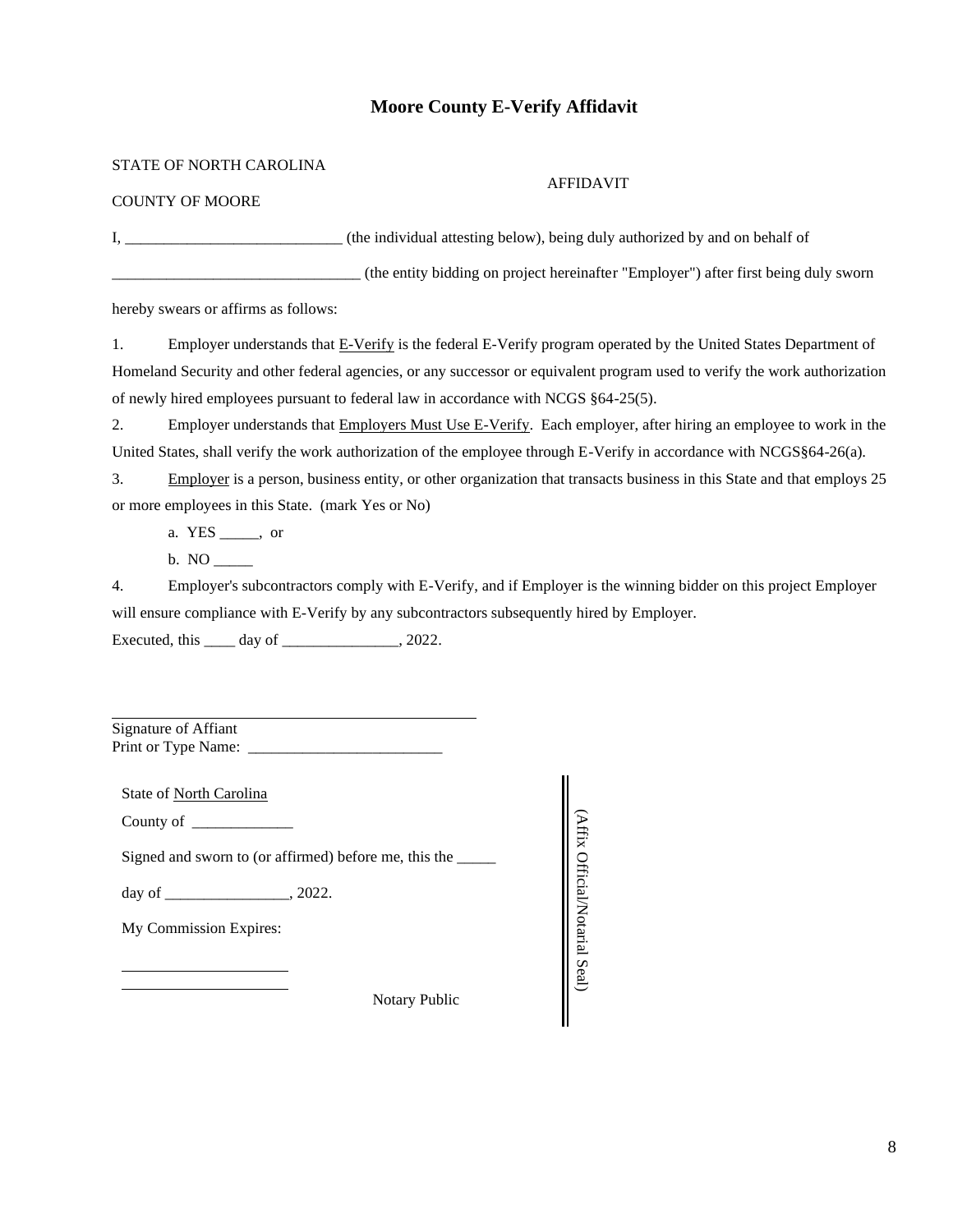# **CONTRACTOR APPLICATION**

| <b>Ownership type</b> (check one)                                                                                                                                                                                                                                                                                    |            |
|----------------------------------------------------------------------------------------------------------------------------------------------------------------------------------------------------------------------------------------------------------------------------------------------------------------------|------------|
| D Corporation<br>$\Box$ Sole Proprietorship                                                                                                                                                                                                                                                                          | $\Box$ LLC |
| Registered with North Carolina Secretary of State (check one)<br>$\Box$ Yes $\Box$ No                                                                                                                                                                                                                                |            |
|                                                                                                                                                                                                                                                                                                                      |            |
|                                                                                                                                                                                                                                                                                                                      |            |
| <b>Business mailing address:</b>                                                                                                                                                                                                                                                                                     |            |
| and the control of the control of the control of the control of the control of the control of the control of the                                                                                                                                                                                                     |            |
|                                                                                                                                                                                                                                                                                                                      |            |
| Please check all services provided by your company:<br>$\Box$ General contracting<br>$\Box$ Lead paint testing<br>$\Box$ Lead paint remediation<br>□ Radon testing<br>$\Box$ Plumbing<br>$\Box$ Electrical<br>□ Carpentry<br>$\Box$ Moving or Storage (circle one or both)<br>$\Box$ Other services not listed here: |            |

# **WORK HISTORY**

List the names, addresses and the years of construction experience of all owners, partners, stockholders and construction staff. Use additional sheet if necessary: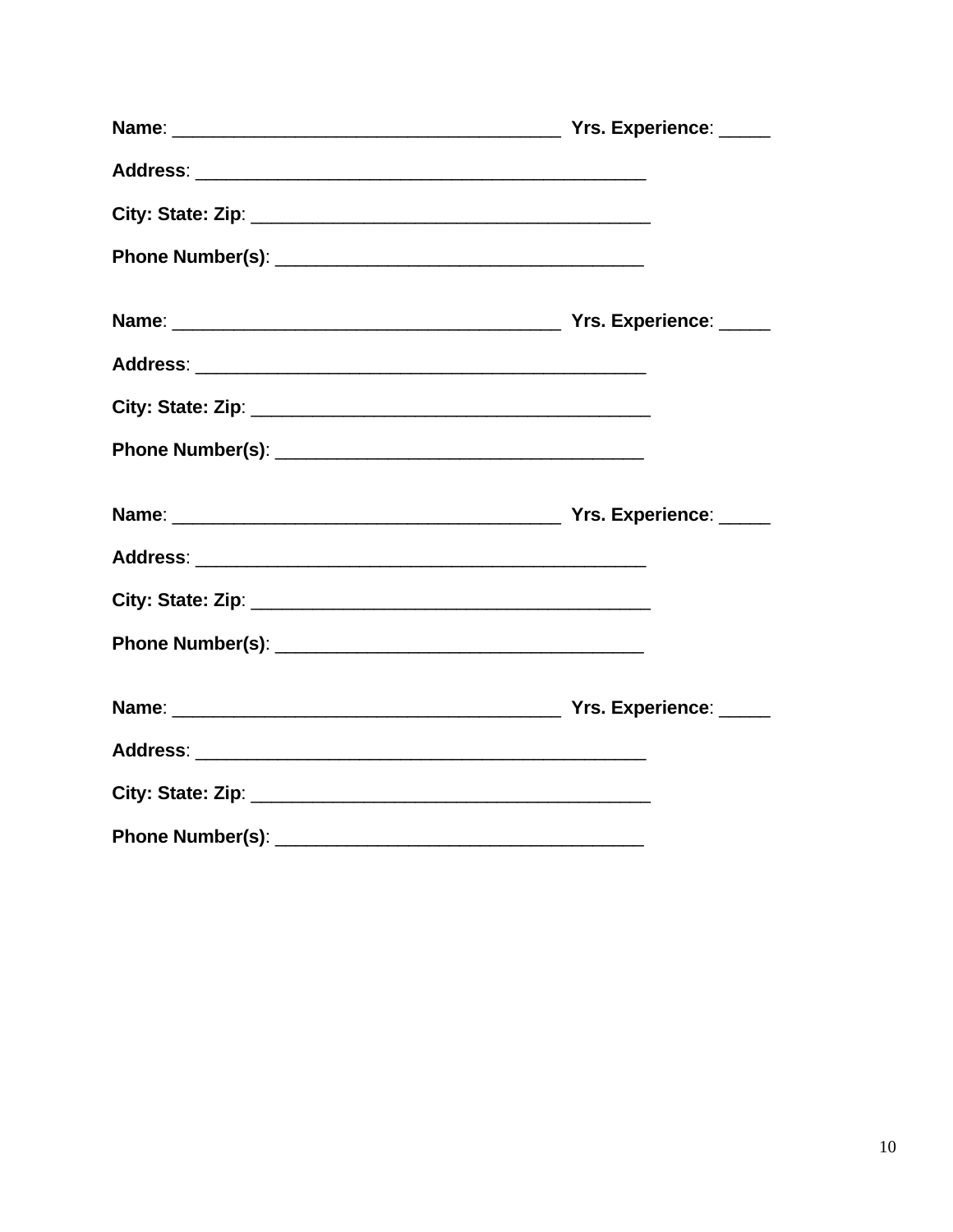# **WORK REFERENCES**

| months old. | List three (3) job references where work has been recently completed by your firm. Please list<br>the name, address, and telephone number of each. Give a brief description of the work<br>completed. One (1) reference must be less than six (6) months old and one less than twelve (12) |  |
|-------------|--------------------------------------------------------------------------------------------------------------------------------------------------------------------------------------------------------------------------------------------------------------------------------------------|--|
|             |                                                                                                                                                                                                                                                                                            |  |
|             |                                                                                                                                                                                                                                                                                            |  |
|             |                                                                                                                                                                                                                                                                                            |  |
|             |                                                                                                                                                                                                                                                                                            |  |
|             |                                                                                                                                                                                                                                                                                            |  |
|             |                                                                                                                                                                                                                                                                                            |  |
|             |                                                                                                                                                                                                                                                                                            |  |
|             |                                                                                                                                                                                                                                                                                            |  |
|             |                                                                                                                                                                                                                                                                                            |  |
|             | ,我们也不能在这里的时候,我们也不能在这里的时候,我们也不能在这里的时候,我们也不能会在这里的时候,我们也不能会在这里的时候,我们也不能会在这里的时候,我们也不                                                                                                                                                                                                           |  |
|             |                                                                                                                                                                                                                                                                                            |  |
|             |                                                                                                                                                                                                                                                                                            |  |
|             |                                                                                                                                                                                                                                                                                            |  |
|             |                                                                                                                                                                                                                                                                                            |  |
|             |                                                                                                                                                                                                                                                                                            |  |
|             |                                                                                                                                                                                                                                                                                            |  |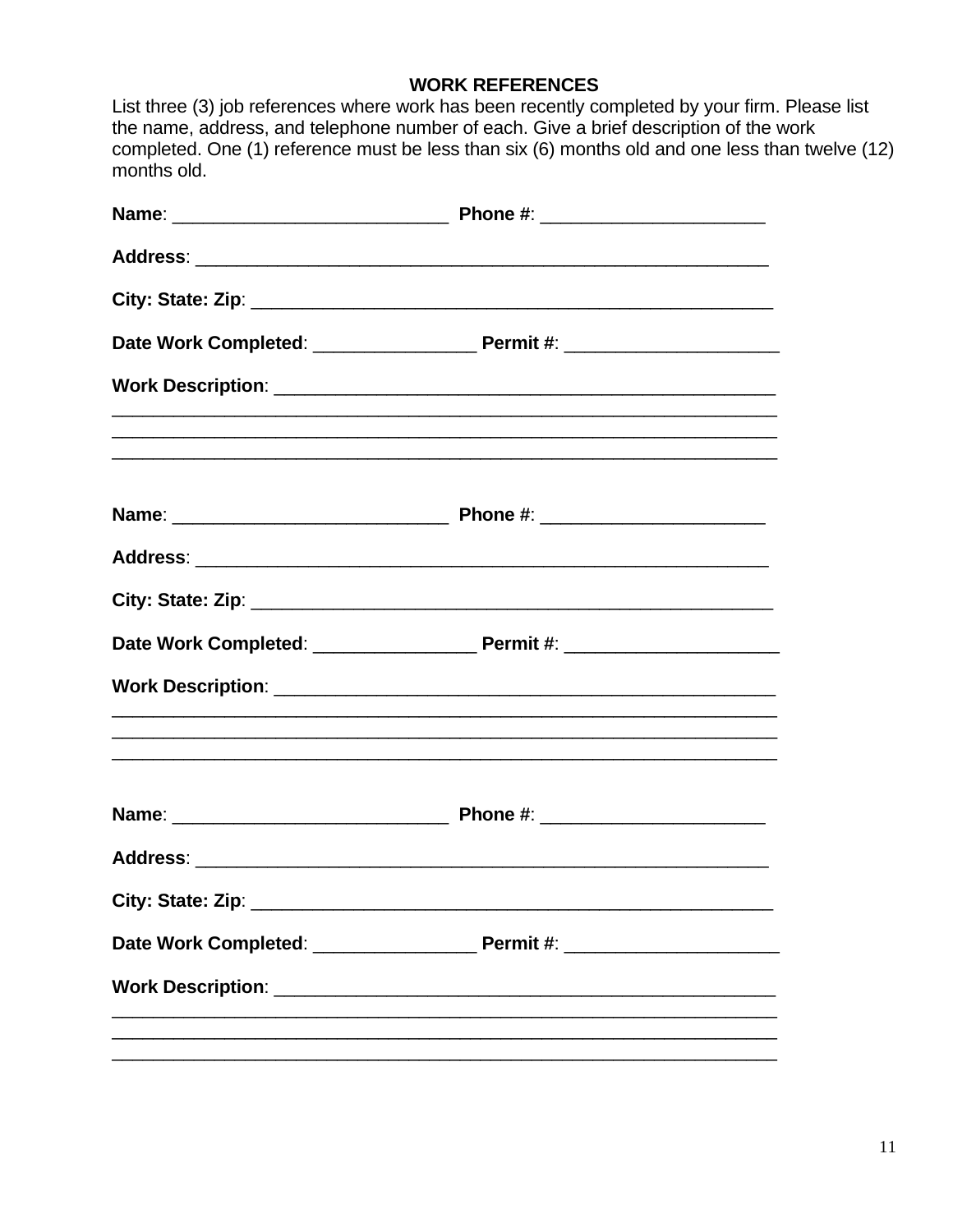# **SUPPLIERS/CREDIT HISTORY**

| Please list the name(s) of three (3) current Material Supplier(s):                                                            |  |
|-------------------------------------------------------------------------------------------------------------------------------|--|
|                                                                                                                               |  |
|                                                                                                                               |  |
| How many years have you had credit with this supplier? _____________                                                          |  |
| What has been your highest credit limit? \$                                                                                   |  |
| How would you describe your present status with the Supplier? (Check one)<br>□ Outstanding<br>$\square$ Good<br>$\Box$ Poor   |  |
|                                                                                                                               |  |
|                                                                                                                               |  |
| How many years have you had credit with this supplier? _____________                                                          |  |
| What has been your highest credit limit? \$                                                                                   |  |
| How would you describe your present status with the Supplier? (Check one)<br>$\Box$ Outstanding<br>$\Box$ Good<br>$\Box$ Poor |  |
|                                                                                                                               |  |
|                                                                                                                               |  |
| How many years have you had credit with this supplier? ____________                                                           |  |
| What has been your highest credit limit? \$                                                                                   |  |
| How would you describe your present status with the Supplier? (Check one)<br>□ Outstanding<br>□ Good<br>$\Box$ Poor           |  |
| Have you or your company ever failed to complete any work awarded to you?<br>$\Box$ Yes                                       |  |